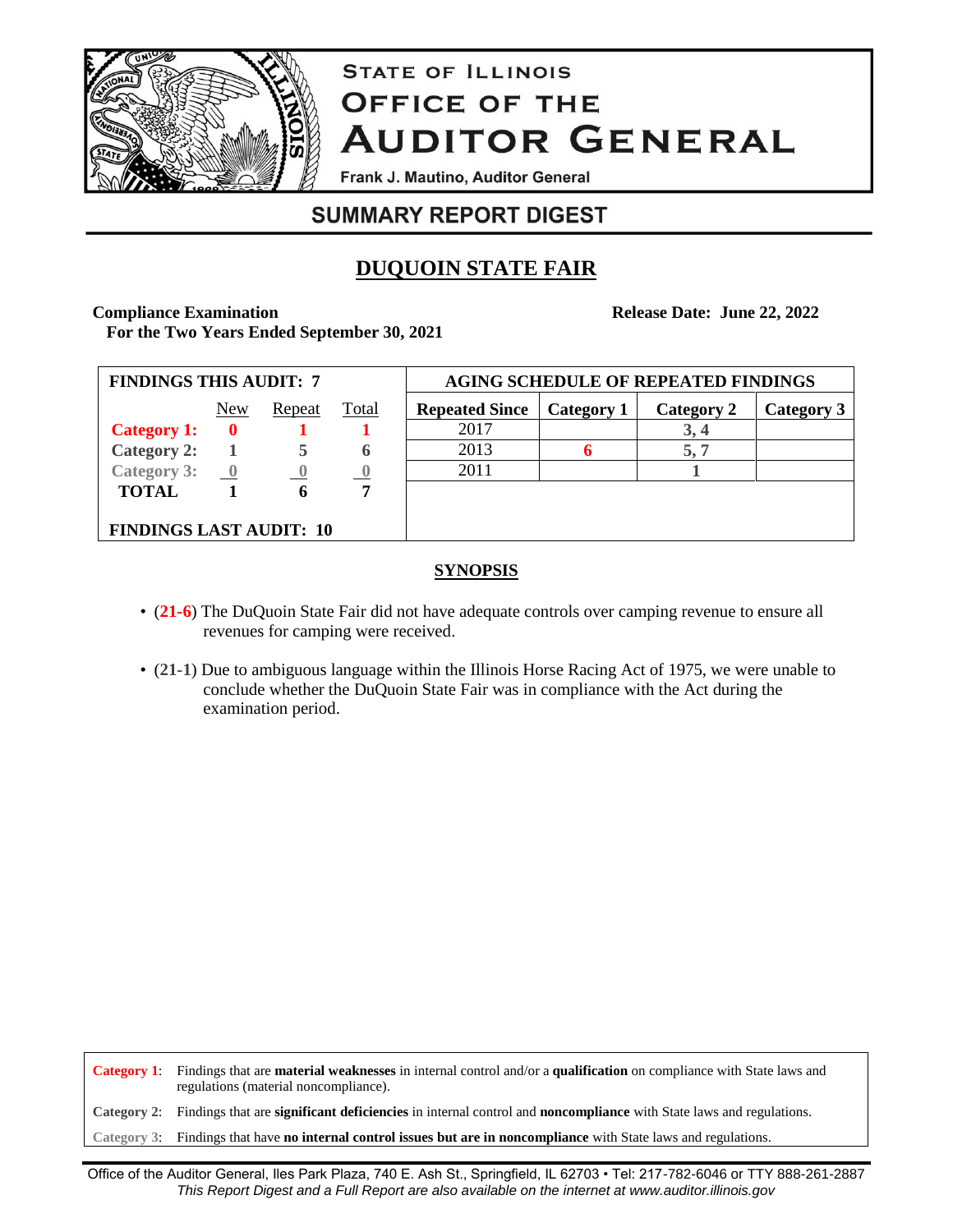## **FINDINGS, CONCLUSIONS, AND RECOMMENDATIONS**

### **INADEQUATE CONTROLS OVER CAMPING REVENUE**

The DuQuoin State Fair (DSF) did not have adequate controls over camping revenue to ensure all revenues for camping were received.

The DSF rents campsites at the fairgrounds during the time of the DuQuoin State Fair.

We requested the DSF provide us a population of camping permits issued during the 2021 Fair. In response to our request, the DSF was unable to provide adequate documentation demonstrating the accuracy of the population of camping permits issued.

Due to these conditions, the accountants were unable to conclude the DSF's population records were sufficiently precise and detailed under the Attestation Standards promulgated by the American Institute of Certified Public Accountants (AT-C § 205.35) to fully test the DSF's camping permits.

*Despite the population limitations noted above, which hindered our ability to conclude whether the selected samples were representative of the population as a whole*, we selected a sample from the camping permits identified by the DSF, performed testing, and identified the following deficiencies:

- Eight of 41 (20%) camping permits tested were not displayed by campers during the time of observation.
- Two of 41 (5%) of camping permits tested, amounting to \$275, had dates covered that did not agree with the permit receipt, ranging in differences from 4 to 6 days.
- One of 41 (2%) of camping permits tested, amounting to \$100, was missing the payment date on the camping receipt. As a result, we were unable to determine timeliness of deposit. (Finding 6, page 20-21) **This finding has been reported since 2013.**

We recommended the DSF strengthen its internal controls over camping permits and revenue collection procedures.

DSF officials accepted the finding and stated it will continue to advise campers where to place the permits. DSF will also begin posting flags in front of each campsite to show check in/out dates. DSF will be painting lines throughout the campground to allow for easier mapping and monitoring of campers coming

# **DSF unable to provide population of camping permits**

**20% of camping permits tested not displayed at time of observation**

**DSF officials accepted the recommendation**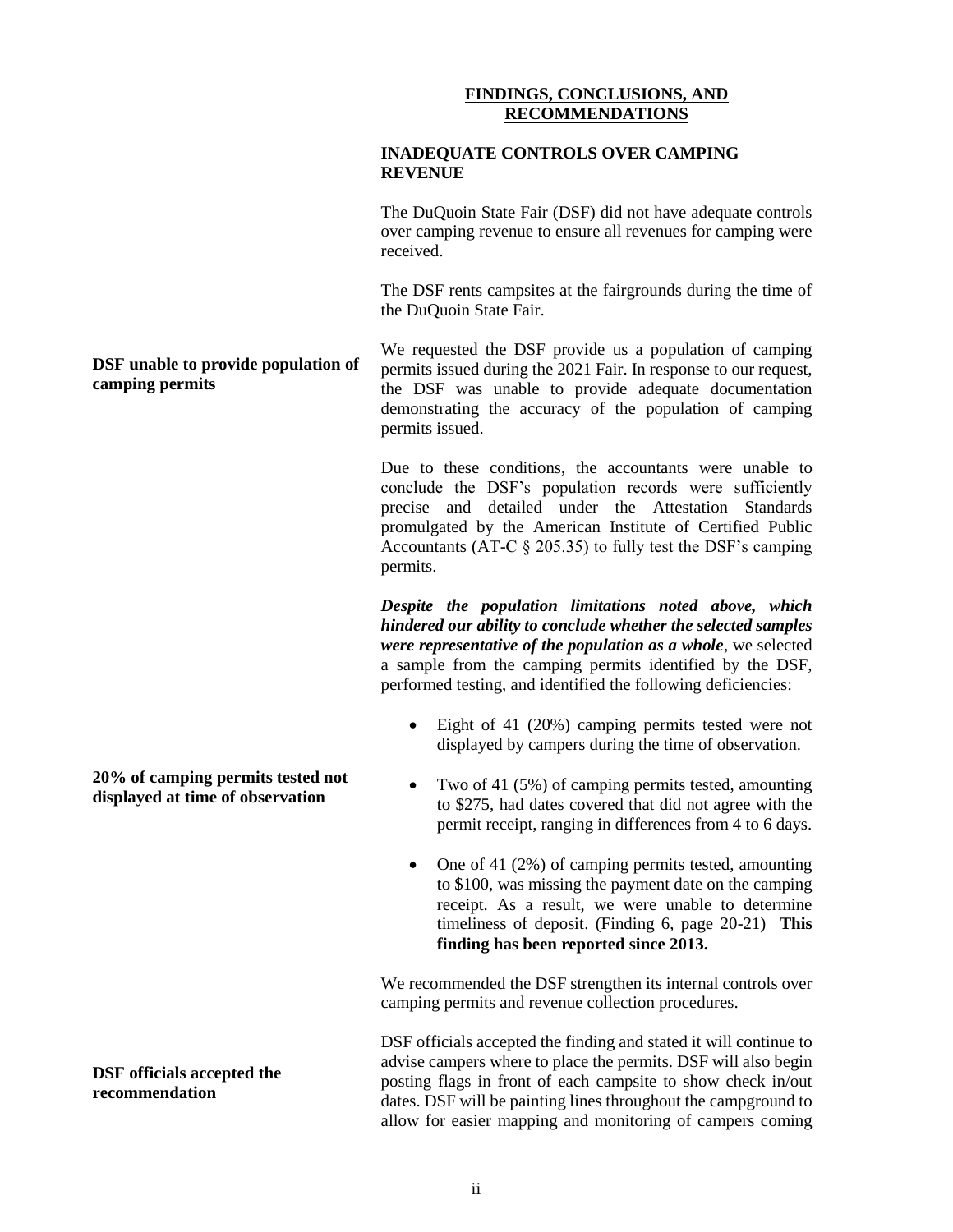and going. In addition, DSF has simplified the camping application/receipt allowing for more clarity of amount owed/paid and check in/out dates.

#### **AMBIGUOUS STATUTORY LANGUAGE**

Due to ambiguous language within the Illinois Horse Racing Act of 1975 (Act) (230 ILCS  $5/31(j)(3)$ )), we were unable to conclude whether the DuQuoin State Fair (DSF) was in compliance with the Act during the examination period.

The Illinois Horse Racing Act  $(230$  ILCS  $5/31(i)(3)$  states, "…at least a 5-day racing program shall be conducted at the State Fair each year…."

Since the release of the DSF's State Compliance Examination for the two years ended September 30, 2011, we have interpreted  $\S$  31(j)(3) of the Act to mean a five day racing program should be annually conducted at both the DSF and the Illinois State Fair (ISF). Our consistent recommendation over the past ten years has been the DSF should either hold a fiveday racing program or seek legislative remedy. The DSF has consistently agreed with this recommendation over the past ten years.

However, during the current period's examination, DSF management has reviewed and reassessed its interpretation of the definition of the term "State Fair" within  $\S 31(j)(3)$  of the Act. According to DSF officials, they conducted an in-depth review of the whole Act, particularly  $\S 31(1)$  and  $\S 31(g)$  of the Act, to conclude the Act requires a total five-day racing program between both the DSF and ISF. As the DSF held a two-day racing program and the ISF held a four-day racing program during 2021, DSF management believes it is in compliance with the Act.

When re-reading the Act in its entirety, we noted the Act appears to have made, at least, some distinction between the DSF and ISF. We noted some sections of the Act appear to use ISF and "State Fair" interchangeably, and other sections appear to use "State Fair" as meaning both fairs. However, most sections of the Act refer to ISF as the "Illinois State Fair" and the DSF as the "DuQuoin State Fair." We also were unable to determine if a typographical error existed by omitting an "s" at the end of "State Fair" when the legislation was drafted. Further, we noted "State Fair" is not defined by the Act. As such, we concluded an ambiguity exists within the Act as currently drafted on how to interpret the Act's racing program requirement. (Finding 1, page 11-12) **This finding has been reported since 2011.**

**We were unable to conclude compliance with the Act**

**Unclear interpretation of the definition of "State Fair" in the Act**